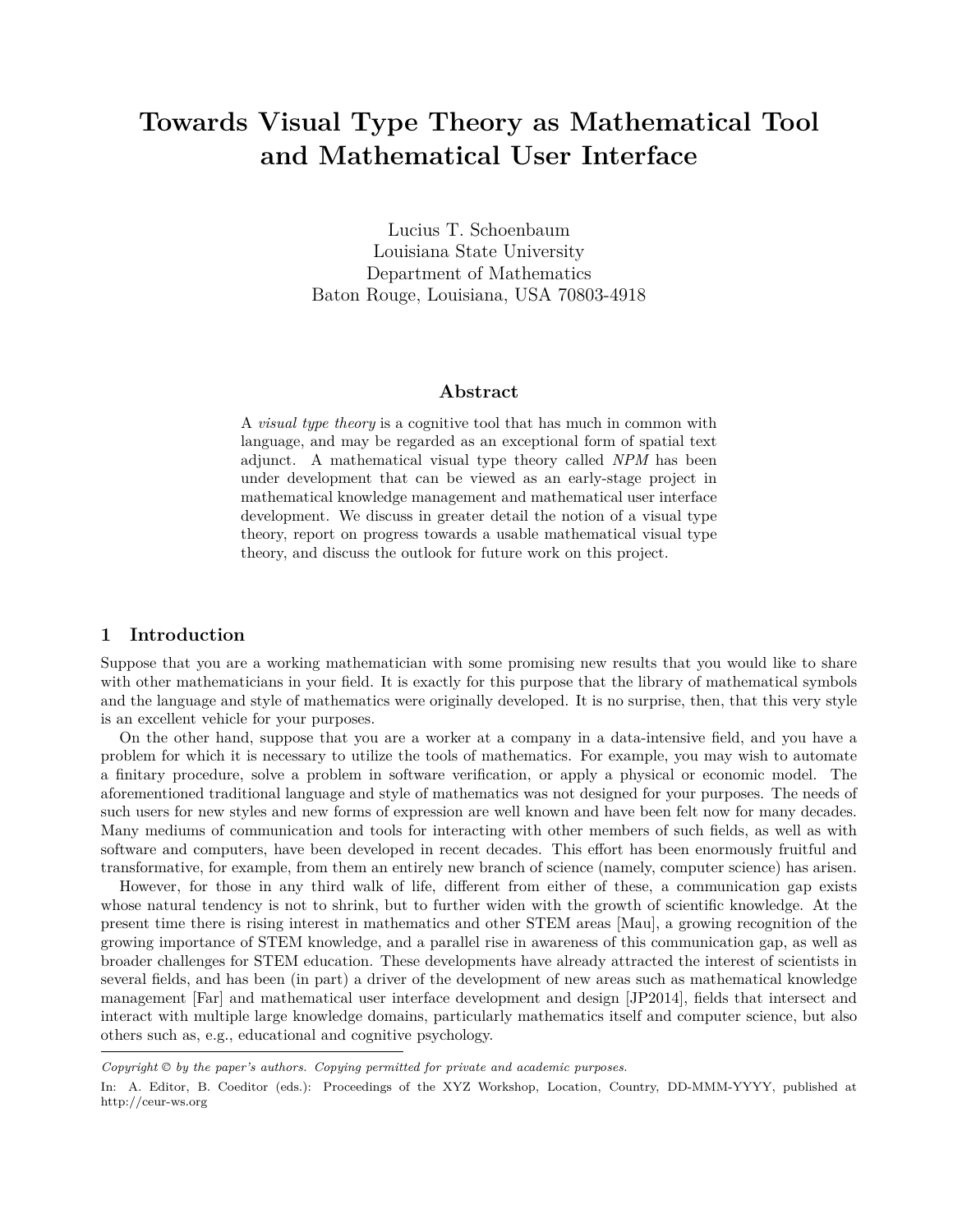In this article, two questions are addressed. First, we address the general question of what theoretical space a tool for mitigating the communication gap named above might occupy. In seeking an answer to this question we introduce the notion of a *visual type theory* in the long section 2, after establishing that such a notion is distinct from existing notions in computer science (in particular programming language theory) and educational psychology and therefore necessitates some kind of new terminology and a somewhat new, developing theoretical framework. Then secondly, in the context of the general body of mathematical knowledge, e.g., the broad fields of analysis, topology, geometry, and algebra, each of which contain numerous specializations, we ask: is it possible to construct a *mathematical* visual type theory? We report that the answer is yes, and that a prototype model is presently in development. In section 3, we describe in outline the prototype system, entitled *NPM*. We conclude our preliminary report with an overview of the outlook of the project in section 4.

#### **2 Visual Type Theory: Form and Function**

#### **2.1 Cognitive Model: Comprehension of External Representations, Ordinary Memories**

According to the cognitive model of Schnotz and Bannert [SB2, Sch, SB1], the brain's function of comprehension of external imagery or text involves the creation of a mental model and propositional representation, which are (respectively) depictive and descriptive representations constructed via schema-mediated structure mappings from internal representations that more directly correspond to the given external representations (the imagery, or the text, respectively). The distinction between depictive and descriptive representations is understood in terms of the distinction between *symbols* and *icons* due to Pierce [Pie]. A depictive representation consists of iconic signs associated to the content they represent through common structural features (or "similarity"). A descriptive representation consists instead of symbols having arbitrary structure that are associated to the content they represent by means of convention [Sch]. This model can be viewed as a refinement of the earlier dual coding theory of Paivio [Pai] and the multimedia learning model of Mayer [May]. Such models are used by psychologists to form hypotheses which can subsequently be tested by experiment.

We will adopt this model of visual and text comprehension as our basic framework, and we will refer to the propositional representation and associated mental model generated by an external representation, collectively, as an *ordinary memory* (an idealized but convenient notion). An ordinary memory is distinguished from other memory types, for example spatially organized (as opposed to visual) memories [SB1, p. 616]. In [SB1] the ordinary memory of a graphic (imagery consisting of a graph or chart) is divided into a deep structure and a surface structure. The surface structure is "the outward form of the graphic," and the deep structure is "a semantic construct which expresses the meaning of the graphic" [SB1]. For our purposes, we seek an analogous definition that would apply to cases other than graphics, in particular to descriptive as well as depictive representations. Therefore we define the *sketch component* of an ordinary memory to be whatever serves (pragmatically) as the individual's immediate internal depictive representation of the ordinary memory when prompted. The reader may perhaps wish to view this as the associated communication level representation [GMZ, Sch] of the ordinary memory, but we will stick here to the more colloquial terminology of "sketch component", since our entire argument is quite heuristic and only meant to suggest possible refinements, and since the terminology of [GMZ] does not particularly isolate the depictive portion of the communication level representation as our definition seeks to do. Notice that this definition can indeed be applied equally to external depictive as well as external descriptive representations (as prompts). It is reasonable, and we will assume, that this sketch component or depictive communication level representation is immediately placed in the working memory of the individual upon exposure to an external representation of the associated concept or ordinary memory. Due to the capacity limitations of working memory [SC], this can only be an incomplete part of the total content of the ordinary memory, and we might regard whatever lags in a measure of time-of-recall to belong to the associated *deep component* of the ordinary memory.

We can observe that the sketch component is not well-defined or uniform across space or time (in different individuals, or even in the same individual as time progresses). However, often significant uniformity can be observed in populations. For example, we might expect that a well-known person's face is the sketch component of the descriptive representation given by the person's name (for example, an internal visualization of Bill Gates is the sketch component of Bill Gates). Likewise, a steaming cup of coffee could be expected to be the sketch component of the ordinary memory of the depictive representation coffee. It is also perhaps noteworthy that the sketch component of a memory can be expected to be more well-defined (i.e., uniform/canonical), in general, than the corresponding deep component.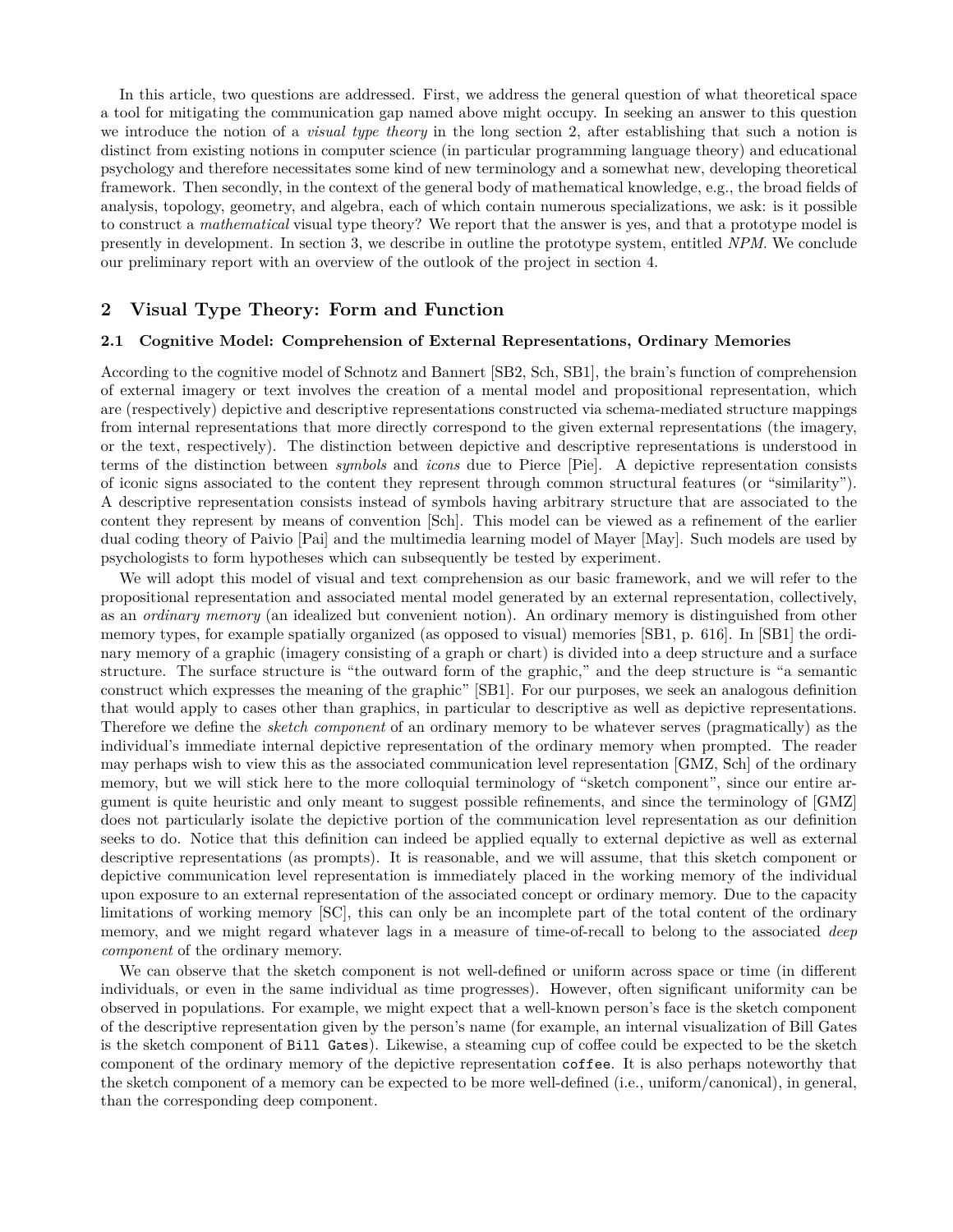Images presented alongside associated text, or *text adjuncts*, have been shown to improve memnenic performance, see, for example, [LAC, DSL], and references cited there. In [LAC] a taxonomy of decorational, representational, organizational, interpretational, and transformational text adjuncts is defined, and experimental evidence is presented according to which the effectiveness of text adjuncts for mnemonic and comprehension purposes varies according to the taxonomic type, a point that will be significant for the discussion in section 3.3. In [DSL] evidence is given that other variables can affect the magnitude of such effectiveness, such as setting and period of exposure. In addition they found a significant effect on preservation of learning against decay during the one-week time interval between testing that took place immediately after exposure to a text passage and follow-up testing, due to the presence or absence of a graphic (paired with the text) depicting an illustrative visual metaphor (which they classify as a decorative graphic). Altogether, their study lends support to the view that "extra processing prompted by the presence of the graphics creates a cognitive trade-off for learners" [DSL, p. 202] that can be simplistically described as a short-term cost (the extra energy demanded, e.g., by assimilation of the graphic with the text) that has long-term benefits (e.g., reduced memory decay).

#### **2.2 Mathematical Memories**

We next turn specifically to mathematical concepts in the setting of the cognitive model of section 2.1. While many studies have been done on integrating pictures into learning of science and mathematics (see, for example, [BSC], [CL, p.13]), the author is not aware of any that focus on mathematical *structures*. As is well known, during the late nineteenth and early twentieth century, mathematics underwent several new developments due to the contributions of many people including Dedekind, Hilbert, Ore, Noether, and many others, which transformed mathematics, in the minds of many, from a numerical science to an abstract, structural science [Cor]. In this section we approach this latter, structural view with a philosophical discussion based largely on personal experience and introspection, in order to draw several conclusions that are crucial to our argument. At the time of publication it is too late to explore further relationships with psychology and mathematical knowledge management here (but see for example [KK] which suggests an approach via the theory of framings). We will also ignore for simplicity the *numeracy* or *numerosity* function of the brain [Deh], as our focus is particularly on the production of ordinary memories of mathematical structures.

Let us try a simple thought experiment. Suppose that an individual tries to think of a group (that is, tries to think of *groups*, the well-known objects defined in any first course in abstract algebra). He or she would normally recall, after a little thought, particular experiences or encounters with groups. He or she might perhaps recall properties groups have (e.g., "all elements are invertible"), or a theorem about groups (e.g., the Jordan-Hölder Theorem). These memories would, depending on the individual, vary widely. This is particularly true for the *depictive* memory of groups—and it is just this which we would like to draw a focus on. While there are *examples* of groups that evoke depictive representations (symmetric groups, dihedral groups, and orthogonal groups, for example), and there are *heuristic images* that help us to see what groups in general are like, there is no telltale visual cue, no "first-order association" of a group with a depictive representation—something that, when visualized, prompts the entire mental model of a group. Depending on the individual, he or she might have an intuition at hand—for example, spatial intuition for Lie groups, or model-theoretic intuition for polish groups, or set-theoretic intuition for finite groups—but the group concept itself is beyond all such intuitions, or rather, it is apparently a puzzling marriage of all these intuitions, and more besides that is apparently beyond an individual's power to clarify. In brief, the group concept can be regarded as a "dark" concept.

Indeed, (whether it is fair or unfair to use the evocative term "dark") many other examples can be given to illustrate that this "dark" quality is in fact commonly encountered in mathematics. While in the example of a group given above it arises due to the formal application of mathematics and logic (the axiomatic method), the same dark quality (the lack of a sketch component in memory) also arises due to the general application of idealized infinite (i.e., nonfinitary or nonterminating) processes in derivations of mathematical formulas and relations, as well as the ubiquitous use of quotient operations in mathematics (see below). Consider, for example, the difference between a standard visual representation of the rational numbers (commonly denoted *Q*) and the real numbers (denoted *R* or (*−∞,* +*∞*)) as ordered structures. In both cases, the ordering is linear and *dense*: between any two elements in the ordering, there can be found another distinct element. Only in the latter case, however, does the ordering have the additional property of *completeness*, which is perhaps most easily understood in terms of a topological structure assumed to be present in both cases, or alternatively, by way of a construction of the latter ordered set from the former one. This property, however, defies visualization: density and completeness are indistinguishable in an external or internal depiction, except via a heuristic (i.e., a diagram that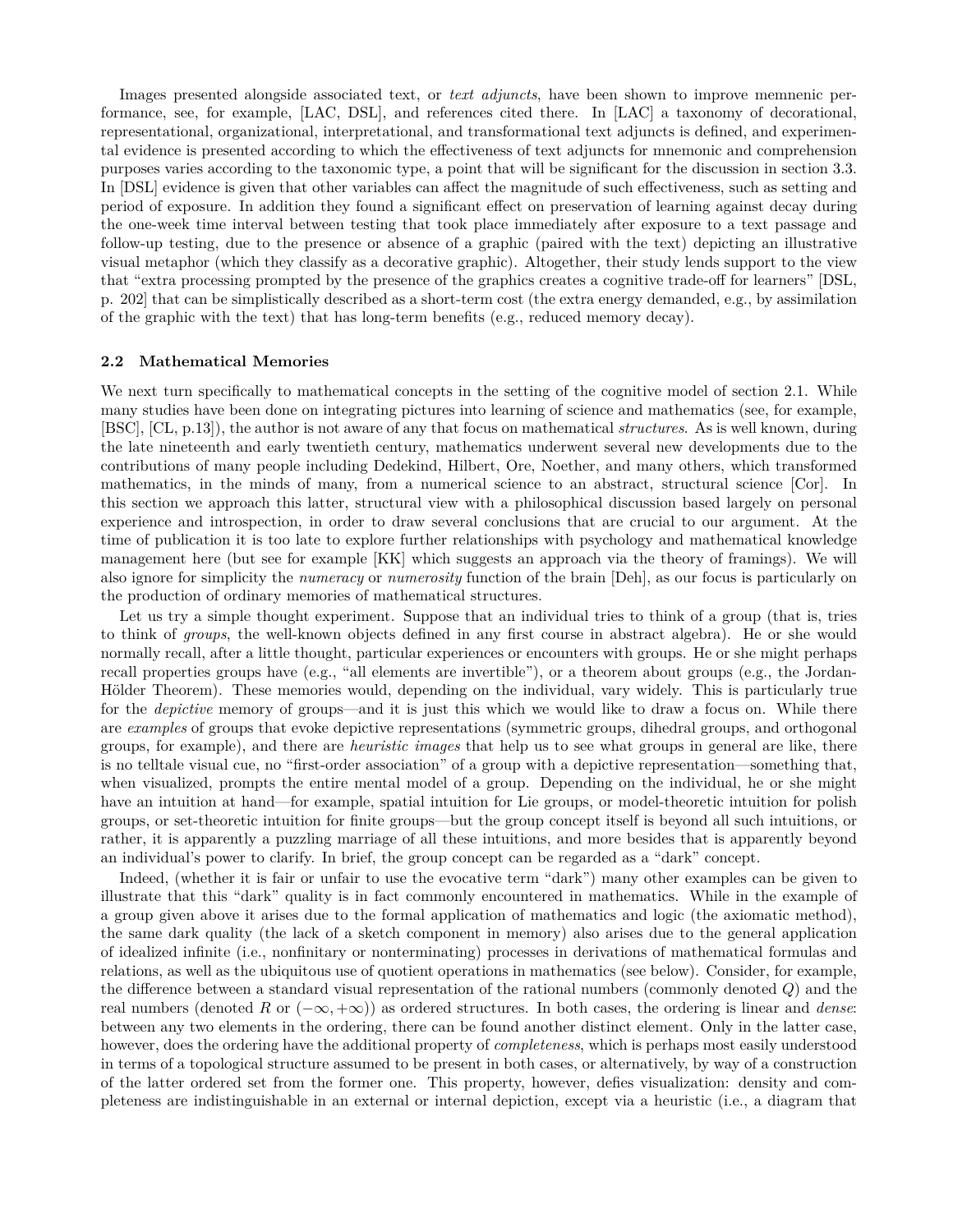heuristically indicates some phenomenon that cannot be directly visualized). Other examples demonstrating this phenomenon include space-filling curves, real-valued dimension (fractals), and so-called "pathological" functions (for example, the continuous, nowhere-differentiable function discovered by Weierstrass [GO]), many of which arose in the nineteenth century and drove the earliest efforts to place calculus on firm foundations. Or, to reach for examples from other fields, we can think of trying to visualize manifolds (abstract spaces that are curved, like the surface of the earth) that are not embedded in three-dimensional space. The (perhaps) most well-known example of such a manifold, the so-called Klein bottle, has a very famous and lovely depictive representation, but in general, for higher-dimensional manifolds with arbitrarily chosen topological invariants, no such depictive sketch component is available. The same can be said for structures defined only up to some equivalence class ("only up to isomorphism"), i.e., concepts which are obtained via a quotienting operation applied to existing families of concepts. It is not difficult to find examples in which elements of an isomorphism class—for example, the isomorphism class of the plane  $R^2$  up to topological isomorphism (i.e., homeomorphism)—are themselves accessible via a natural depictive representation, and yet there is nevertheless no meaningful or pragmatically useful depictive representation of the entire isomorphism class.

If we set these examples in the context of our cognitive model, we can observe that the ordinary process of creating a mental model and a propositional representation, and an associated sketch component, is confused by the richness and complexity of the concept—in particular the lack of a fixed, canonical, uniform visualization. To couch this point in empirical terms, an experiment could be performed in which mathematicians (or some other chosen population) could be asked to draw pictures of mathematical objects. Our hypothesis, then, would be threefold: first, that there would not be found any uniformity in these sketches, second, in fact in many cases such an experiment might well yield descriptive representations serving as proxies to depictive representations (in other words, there is in that individual's mind no properly depictive representation at all, and the individual has simply "doubled up" the descriptive representation to serve dual purposes, depictive and descriptive), and third, that there would oftentimes be little or no pragmatic utility (for the purpose of problem solving or memnonic value) in the sketches produced. Assuming this is accurate, what is therefore observed is a certain inefficient or wasteful use of the brain's cognitive system: immediate or sketch components of the brain's recall of mathematical concepts is of little use to the user or learner of mathematics.

#### **2.3 Haptical Memories, Barriers to Entry**

It is unclear just how it is, exactly, that mathematicians construct and maintain memories of mathematical concepts. However, if the author ventures to argue on the basis of his own experience, he would cautiously lean towards the view that mathematicians rely often on memory mechanisms of the brain other than the ordinary memory system. In particular, they often rely on what we will refer to here as "muscle memory" or "haptical memory". Units of such haptical memory are produced in the course of problem solving: passing from a question whose answer is not clear *prima facie* to an answer via logical inference and computation, which may be abridged by prior knowledge or by assumptions and conjectures. (This, we believe, is what mathematicians often refer to simply as "working".) Let it be granted, then, for the sake of argument, that mathematicians, at least in large part, rely for their memories of mathematical concepts on a posited haptical memory system that is broadly available in the human population. This haptical memory system is assumed to interact, via structure mappings, with the ordinary memory comprehension system, hence it influences the construction of the propositional representation and—perhaps directly, or perhaps indirectly—the mental model of a concept as well.

Haptical memory tactics can be very powerful. However, while an ordinary memory can be formed in an instant, a haptical memory takes several minutes at the very least, and as noted in [SK] places significant cognitive demands on the brain. This matters little in many situations, but with the sheer number of abstractions present in modern mathematics, and the increasing demands for mathematical knowledge in fields outside of mathematics, the acquisition of mathematics through haptical memory tactics is increasingly impractical in many settings. Moreover, mathematical information, once acquired, still must be managed and maintained, activities for which the brain demands energy (due to being so-called biologically secondary knowledge [SK, p.474]). This establishes high barriers to entry at the boundary between those who are willing and able to invest significant resources to acquire, manage, and maintain haptical memories of mathematical concepts, and those who are not.

Cognitive load theory [SC, SK] poses many potential strategies for confronting this conundrum. The findings in [DSL] noted in section 2.1 lend partial support to an approach focusing on the use of visual adjuncts to the normal descriptive representations of mathematical structures (i.e., the rigorous development and study of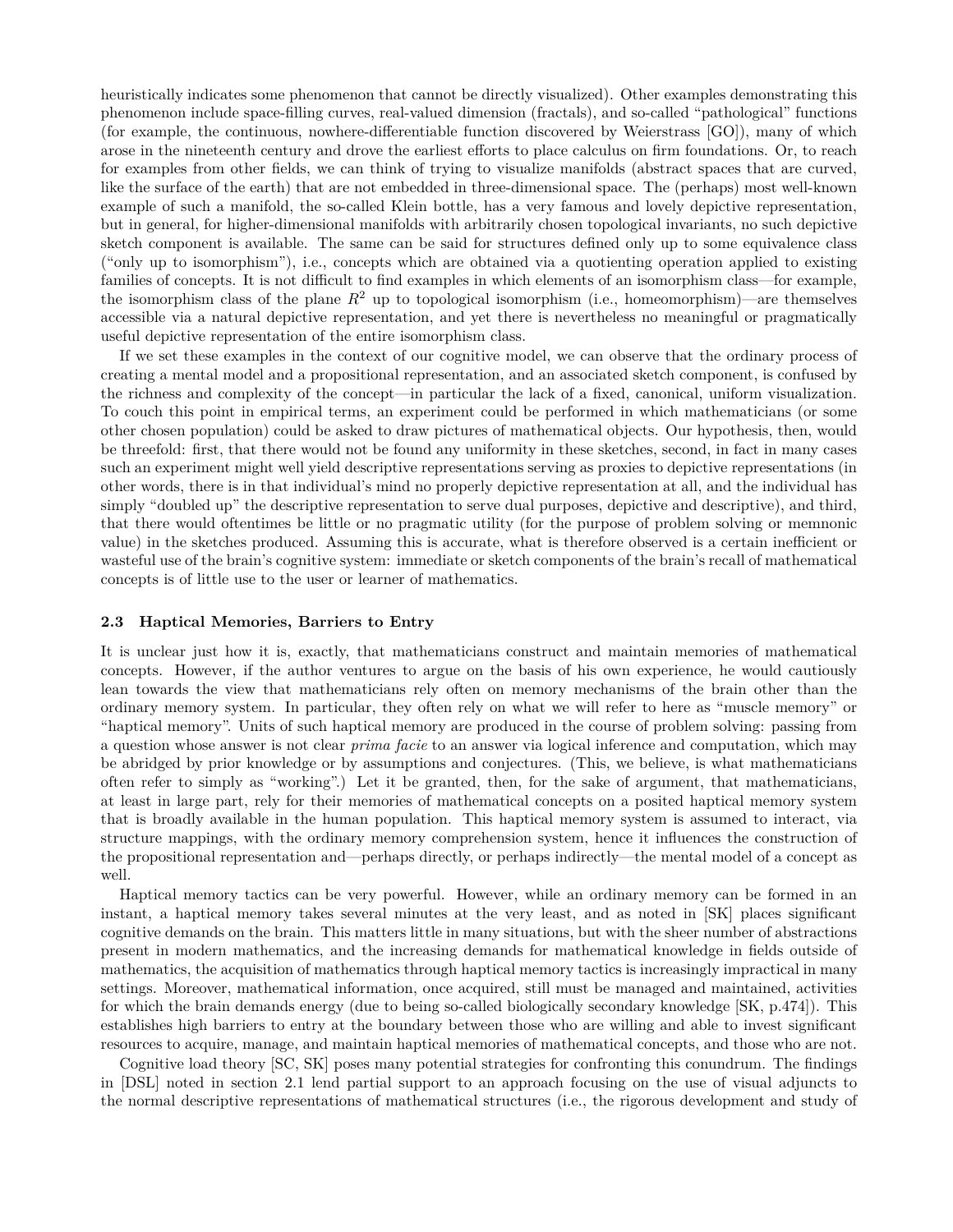mathematical structures, written down in the language of logic). This, by itself, would not seem to be a new idea, indeed modern math and science textbooks are rife with illustrations of mathematical concepts intended to facilitate learning and boost concept retention, and there has been no lack of reflection on and criticism of the famously influential "Bourbaki style". However, in light of the observation in section 2.2 that mathematical concepts are dark, we can focus attention in particular on the sketch component of memory for mathematical concepts, which is, as observed there, (depending on the individual) missing and/or dysfunctional (serving little or no practical purpose). This begs the question: what if this particular dysfunctional part of the full ordinary memory was replaced by some sort of (in the language of [LAC]) transformational representation? The findings in [DSL] indicate that through such a strategy the problems with the significant time demands and rapid decay of haptical memories might be mitigated.

#### **2.4 Visual Type Theory: Definition**

A *visual type theory* is a system of depictive representations created in the course of implementation of the strategy suggested at the end of the previous section. Such a system must have several properties in order to properly be considered a visual type theory:

- 1. It should depictively reflect logical or natural relationships between the objects being depicted.
- 2. It should be *almost regular* in the sense that it should be regular in its prescribed use as a general principle, however it should tolerate irregularity when such an irregularity compellingly suggests itself.
- 3. It should be *generative* in the sense that there is a natural way to generate new representations based on the patterns of existing representations.
- 4. It should possess the property of *density*: the informational content [Sch, p.103] of each representation of the system should be high in proportion to its visual complexity. For this it might rely on *absence loading* (section 3.3).

A visual type theory can, in theory, function as a communication medium as language does. It differs from language, however, by consisting of depictive, not descriptive representations. Thus we arrive at the "visual" part of the term visual type theory. We use the terminology "type theory" because in the visual type theory of section 3 the representations are very similar to types (for variables) written in a "visual" style of notation, and also because calling it a form of type theory reminds us to distinguish it from language while preserving the idea that such a system, like language, is nevertheless (almost-) regular and generative. Visual type theory provides a system of representations that could be described as "anchors" or "visual anchors" that are particularly useful in situations where concepts are otherwise highly abstract (or, in the language of section 2.2, dark). Through the use of a visual type theory an individual acquires memory tactics in addition to the haptical tactics of problems solving and computation, rote associative memory building, etc.

Now that we have defined visual type theory, a word of caution may be in order. No memory is as simple as a sketch component (section 2.1), taken by itself, would indicate. Beyond the sketch memory there may exist an effectively limitless complex of information. In practice, visual type theory can do no more than provide a user with integrated systems of well-chosen sketch memories of concepts. It leaves to the user the job of filling in deeper memories, and acquiring other abilities a user might need that the visual type theory is possibly unable to provide alone. This is true in particular for a mathematical visual type theory and thus, in this case we caution the reader that visual type theory is not (and is not advertised to be) a "Royal Road to geometry," and does not disprove the famous ancient dictum of Euclid. Sketch memories are simplistic and can contain inaccuracies that only deep memories can correct. Sketch memories are accompanied by the hazard of false assurances, overhasty opinions, and misguided actions. However, in light of the observation of section 2.2 that abstract mathematical concepts often lack a sketch component (creating a vacuum that, as argued in section 1 and section 2.2, can also impede mathematical cognition and comprehension), a trade-off is expected between which, perhaps, a balance can be struck.

#### **2.5 Visual Type Theory as Language**

To conclude this section, we now ask the question: Is a visual type theory a form of language? If so, just what kind of language is it? As a device with a formal definition and prescribed rules of use, a visual type theory (if perfectly regular) may be viewed as being something like a formal language. As a device with a pattern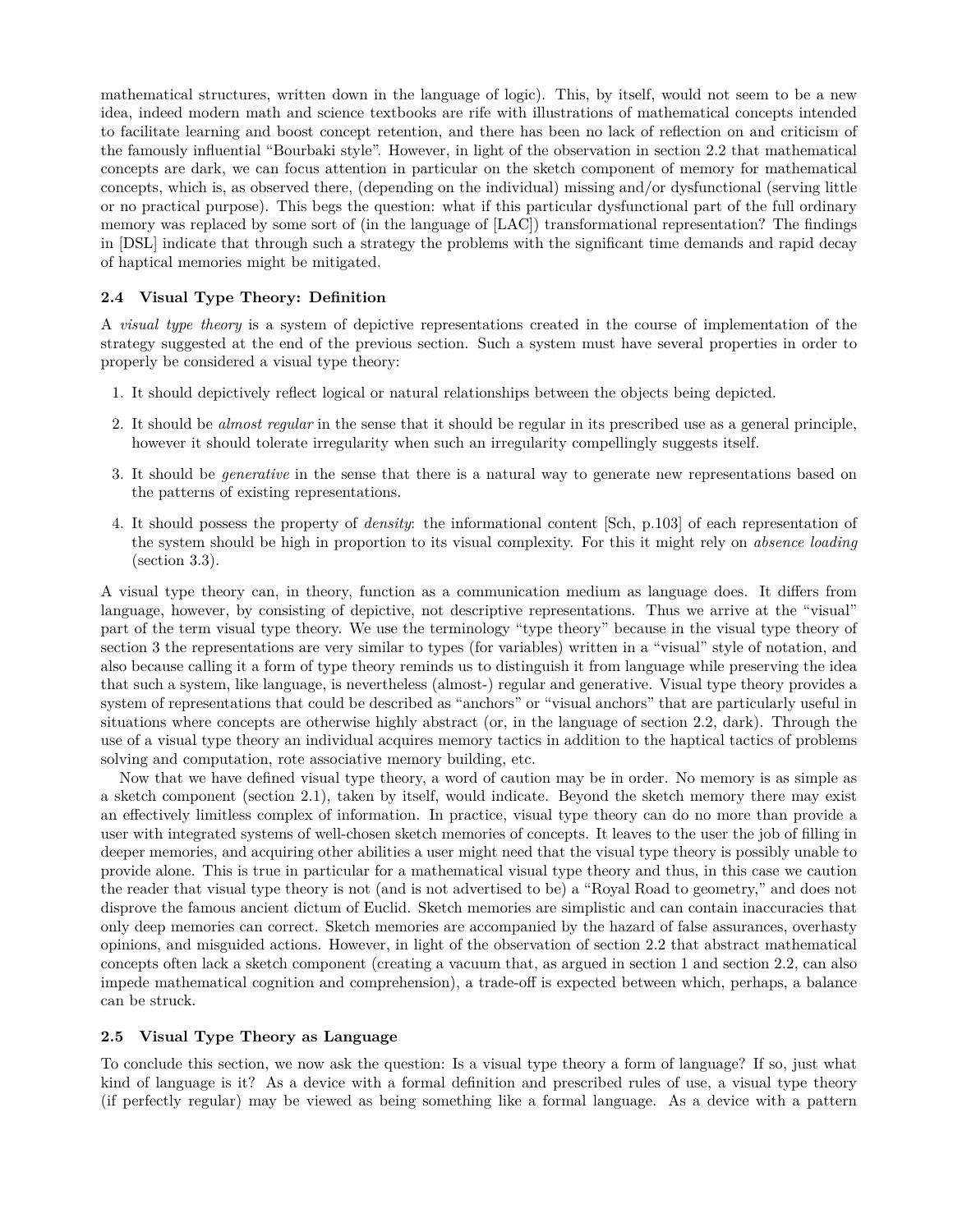of growth and an internally consistent set of heuristic (though not unbending) principles, it may be viewed as being something like a natural language. Visual type theories also have many properties in common with both types of language: their purpose, like that of all languages, is to express thoughts, display relationships quickly and memorably, to facilitate the possession, understanding, and management of complex and abstract ideas, to port well through different environments, and, potentially, to serve as a method of communication between users who share the necessary prior knowledge. But, as we have argued in section 2.4, visual type theory technically cannot be considered a language at all: it is not a mapping between syntax and semantics, or in other words, a cognitive tool whose elements travel via the descriptive channels of the ordinary memory system—instead, unlike in a language, they travel via the depictive channels. However, with so many commonalities with existing language notions (and because the use of generally familiar vocabulary to discuss visual type theory is, by all indication, inevitable), it might be wise to bend the notion of language slightly by referring to visual type theory as a *language paradigm*. As such a paradigm, it is distinct from any of the major paradigms that currently exist in computer science: it is not a formal language, nor a compilable programming language, nor a specification language, nor a natural language. From this observation, we can draw several closely related and important corollaries. First, we have seen that visual type theories are not developed as a *language* would be, in order to replace existing mathematical language—neither in whole nor in part. It is not the case that the use of visual type theory would impinge in any way upon mathematical practice if it is used as prescribed here. Second, a visual type theory is not a universal formal system for expressing mathematics, for it operates within an entirely different language paradigm. Rather, it is a supplementary system that runs in parallel with formal languages, whether locally or globally defined. In other words, the depictive character of visual type theory provides it with the property of *independence*: the mathematical formalization a user chooses can be switched out easily while the visual type theory, say, *T*, stays in place, just as *T* can also itself be removed or added, turned off or turned on at any moment, without affecting the rigor expressed by formal syntax. These formal languages can be of virtually any kind—past, present, or future. This suggests particular uses for visual type theory in mathematical knowledge management, in its role as custodian of past and present mathematical documents and for confronting the problems of informality and logical heterogeneity [RK].

It may be noteworthy that an attempt to change this prescribed role—to use a visual type theory *T* as a basis for an imagined "visual" formalization of mathematics, for example—regardless of success or failure, would take away this property of independence, and force *T* to cease being a visual type theory, and to become instead a "visual" formal language.<sup>1</sup> The independence property removes the most stringent pressures that a language can be subject to: the demands of rigor, compilability, security, searchability, etc. In contrast, these pressures fall directly on formal languages and programming languages. Such languages must cater to the needs of machines first, and human beings, second. In contrast, visual type theories, like natural languages, occupy a space in which this priority is exactly reversed.

#### **3 Progress Report: A Mathematical Visual Type Theory**

#### **3.1 Overview, Principles of Design**

Now that we have explained at length the simple idea of setting up a visual type theory, we can discuss such a visual type theory for mathematics that is currently under development, called NPM. (The abbreviation NPM originally stood for "not *Principia Mathematica*," but we will not dwell on this.) A system at minimum requires a supply of depictive glyphs (which are intended to serve as canonical sketch components for ordinary memories of mathematical abstractions, cf. section 2.2), rules that govern their use, and tools that make their use in the real world possible. More concretely, we have:

- 1. a set of glyphs called the *NPM glyphs*. (more concretely, a scalable font, the *NPM font*).
- 2. the grammatical rules governing the use of glyphs (Briefly, the *NPM grammar*),
- 3. the "Principles of Design" of the NPM system. (Guidelines for the ongoing development of NPM.)
- 4. the correspondence between glyphs and mathematical concepts (the *NPM meaning map* or *interpretation*), and
- 5. supporting software/technology (see section 4).

<sup>1</sup>Many such languages (and similar tools) exist, cf. [Mye].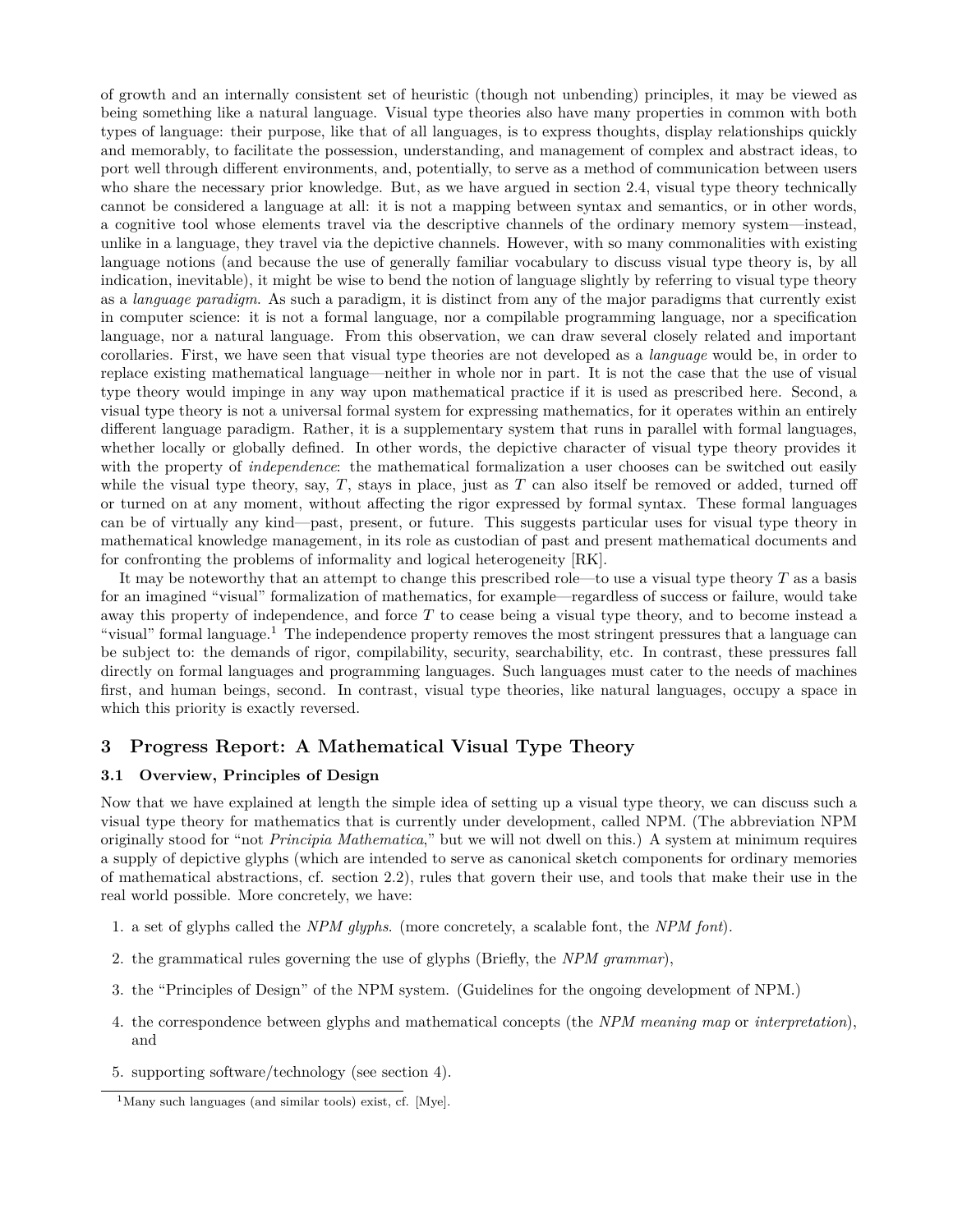By the Principles of Design we mean to include both the informal or heuristic relationships between mathematical concepts and visual elements of NPM glyphs, and the underlying motives and principles of visual type theory. We also include the following basic principles (hereafter: Principles of Design #'s 1, 2, 3, and 4), which lay at the heart of NPM. They have no relationship with the general notion of visual type theory explained above.

- #1. NPM should aspire to be as beautiful as the mathematics it expresses. It should "fit in" with the notation and methods of ordinary mathematical practice.
- #2. NPM should be both printable and hand-writable (with a pen or similar stylus).
- #3. NPM should have a many-one meaning map between the logical space and conceptual space of mathematics, and be as close to a one-to-one map as possible.
- #4. NPM should aspire to be *universal*: to provide one internally consistent set of glyphs for all of mathematics (or more precisely, all reasonably well-established knowledge in all mathematical areas).

Principle of Design  $\#1$  and  $\#2$  impact various design decisions in the development of NPM glyphs. Principle of Design #2 primarily aims, without specifying a reason, to preserve the traditional bond between haptical experience and mathematical memory. Principle of Design  $#1$ , together with the density requirement of visual type theory (section 2.4), suggests that the design be simple, with a minimum of flourishes. This conclusion is supported by studies on text adjuncts which find that learning and memory outcomes may decrease due to interference effects [SB2] and in accordance with a so-called coherence effect or coherence principle [MM, p. 95]. The glyphs should also strive to conform to typographical design standards and principles. For example, it should aim to "induce a state of energetic repose, which is the ideal condition for reading" [Bri, p. 24].

Principle of Design #3 has two parts. First, it says that there should be no overloading of NPM glyphs. Just like the syntax of a strictly typed formal computing language, every NPM glyph should have a definite, fixed meaning, with nothing left to context to interpret. Second, it says that as much as possible, the sketch memory of a mathematical concept provided by NPM should be like a fingerprint: it should be a unique identifier. There are many cases in which this specification cannot be fulfilled. Consider notions that exhibit so-called "cryptomorphism," or nontrivial equivalences between several different definitions. The concept of a matroid, the concept of a lattice, or the concept of a topos are just a few examples of cryptomorphic notions. It is usually sensible to express such cryptomorphism in NPM, rather than choosing one notion and expressing it visually, ignoring the others. Principle of Design #3 tells us, however, to select one of these glyphs and give it precedence over the others. Principle of Design #3 provides a counterweight to the common experience of encountering overloaded notation in mathematics, and disagreement between the notations and terminology used by different authors. It is notable that without changing a single letter or a single word in the canon of mathematical terminology and notation, we obtain in this way a tool for disambiguation that is always near at hand, yet unobtrusive because it is depictive and thus does not share the same cognitive channel as the descriptive symbolism. We note, echoing section 2.5, that this benefit to the use of NPM can be enjoyed without explicitly writing or reading NPM glyphs. We also note that, although NPM commits itself to disambiguation just as formal languages and programming languages do, it does so in response to the needs of a reasoning human being maintaining a large, abstract, technical language, not those of a mechanical parser.

Principle of Design #4 states that NPM should be developed to serve as a tool on *the broadest possible base*, where "base" refers to the potential users of the glyphs and grammar as a cognitive tool—even though, as stated in the introduction, a major goal and motivation of NPM is to increase understanding and lower barriers to entry to mathematics, particularly for those in career paths or life situations which do not permit them to pursue focused, rigorous mathematical studies. Although this may seem like a point of ambition for the NPM project, in the author's view a mathematician would in fact consider it to be the only path forward, given the deep, inescapable connections between mathematical knowledge in different fields. Any attempt to draw a boundary around the parts of mathematics NPM does and does not attempt to assimilate into its linguistic pattern would inevitably be disrupted, due to the natural course that mathematics itself tends to run.

Before taking steps to finalize a mathematical visual type theory, it must be checked whether such a construction could really exist. In particular, it must be determined if it can in fact be universally applicable across all (or at least, some significant majority) of mathematical specializations. Due to the minute, technical details involved, this task cannot be considered completed until a real mathematical visual type theory has been found meeting the specifications to an extent that convincingly indicates that the project can be continued all the way to completion. Until then, it is still not determined whether a visual type theory could exist which holds,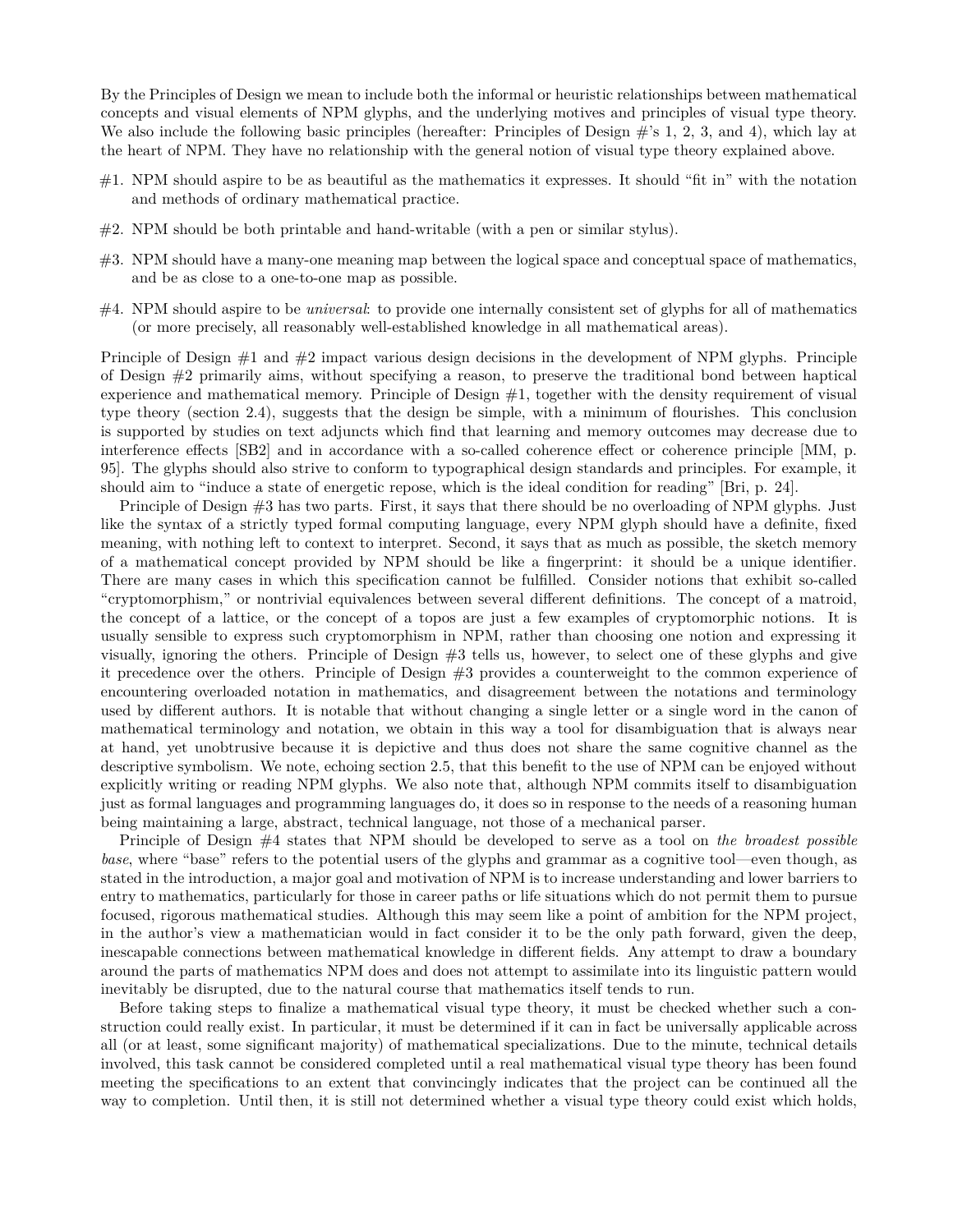in one grammar and one glyph set, all the concepts of mathematics at once, or whether any attempt to create such a system would inevitably burst at the seams, overwhelmed by unexpected, accidental conflicts between patterns inspired by different background knowledge areas. An extensive effort to find an answer to this question has recently been concluded, and it has been confirmed that a visual type theory, conforming to all the abovenamed specifications, is indeed theoretically possible. (However, difficult challenges of a mathematical nature still remain, as will be discussed further in section 4.) We now describe this system in outline.

#### **3.2 Grammar**

NPM (viewed as a language) has a large vocabulary of glyphs, but a simple grammar. NPM glyphs are primarily used as identifiers and as modifiers on function and relation symbols. They may appear under arrows, under relations, or standing alone. These are the only prescribed uses of NPM glyphs, though they may also theoretically appear anywhere else they are determined to be useful.

The decoration of mathematical calculations with NPM glyphs performs several functions. It distinguishes calculations in one setting from calculations in a different setting, when the two are formally similar. It also allows users to assemble objects and notions into coherent conceptual wholes, or in other words, to build new abstractions out of preexisting abstractions in a convenient and regular way. Often, these new wholes take the form of categories, or sometimes (depending on the setting) 2-categories (more rarely, even higher categories can appear). It is convenient to express such categories using NPM for several reasons. Such categories are abundant throughout mathematics and can be difficult to manage due to their number. In a given mathematical specialization it is not uncommon for many dozens of categories to arise, even considering only the basic prerequisite knowledge. Categories are also particularly susceptible to the property of having a complicated definition in spite of playing a very basic role in some derived setting or field of investigation. NPM assists in managing such levels of suppressed complexity, creating room to focus on the most relevant details in a given setting. NPM is good at encapsulating complexities, allowing them to be stored neatly, extracted when needed, and stored again when the need is met. Glyphs may be combined in natural ways, providing "ramps" leading from basic ideas to more complex concepts. An NPM expression of a subtle and complex mathematical notion can be a helpful guidepost, and a landmark in the memory of the user that can easily be recalled later, even sometimes used (to one's delight) to reconstruct a forgotten definition. It can also be helpful in drawing attention to relationships between concepts. This is particularly helpful when (for whatever reason) terminology and notation cannot perform the same role, as is sometimes the case. Nonetheless, as the reader can imagine, NPM does not do everything well. Statements which are "decorated" with NPM glyphs can become heavy, and this can become counterproductive and wasteful. This phenomenon reinforces the principle (section 2.5) that NPM might remain in its role as a visual type theory as opposed to being viewed as an extension of mathematical formalism. In this role its explicit appearance in mathematical calculations and statements would, a priori, be optional and left to the user's discretion.

#### **3.3 Glyphs**

Finally, we address the question of the appearance and design of the glyphs themselves. Although glyphs of NPM bears some resemblance to other sign systems—most notably perhaps, Chinese Han characters and chemical nomenclature—they rely for much of their power on a tool called *absence loading*, which we now define, and which is not a part of the prior knowledge of either of these sign systems.

The space in which a glyph is written or imprinted is called the *body*, or *bounding box*. Absence loading is the association of a spatial region in the bounding box (a region anywhere in the bounding box that may have any size or shape) to a logical constraint  $\Phi$ . Once this region is assigned, information concerning  $\Phi$  may then be associated, via convention, to hand-drawn or printed lines which are placed in that region. In particular, an empty or vacant region (i.e., the absence of any line or mark of any kind) indicates that either nothing is assumed about  $\Phi$ , nothing is known about  $\Phi$ , or that information about the status of  $\Phi$  is not relevant to the context where the glyph is drawn or printed. (It is left to context to determine which of these cases applies.)

Here is an example. Consider two sets *A* and *B* (in some fixed universe *U*). We can construct a simple glyph using absence loading that would tell us whether something, say  $x$ , is in the set  $A$ , and whether it is in the set  $B$ . Suppose that we take the symbol  $\overline{a}$  as a guide for the eye, and "load" or "charge" the two reg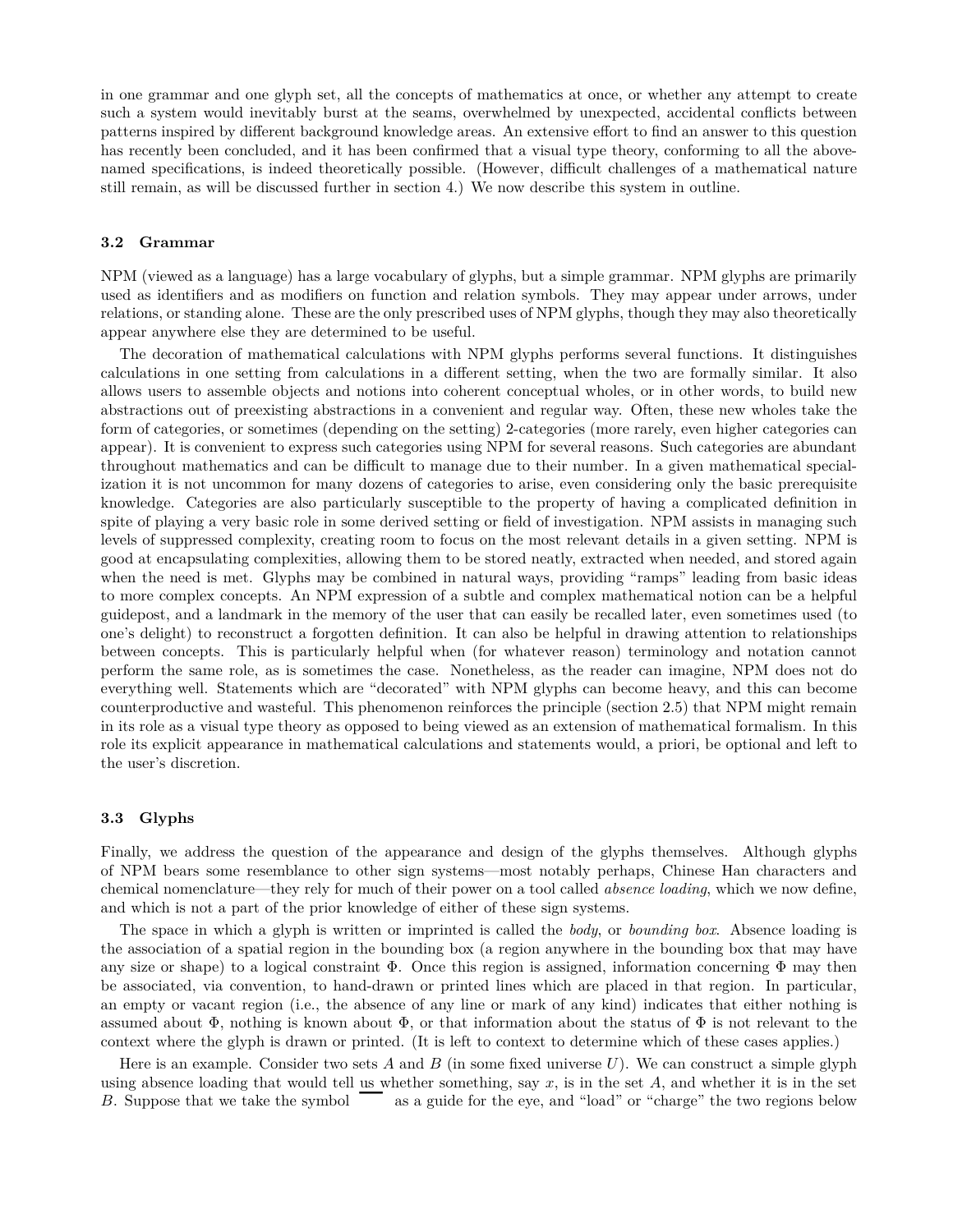

*region* 1:  $x \in A$ *region* 2:  $x \in B$ 

Now let us assume that a dot in the loaded regions shall denote: positive, certain membership in *A*, and positive, certain membership in  $B$ , respectively. Then we can see that our entire language consists of the symbols certain membership in *B*, respectively. Then we can see that our entire language consists of the symbols denoting the general universe of sets and elements  $U$ ,  $\overline{C}$ , denoting the set of elements of *A*,  $\overline{C}$ , de denoting the general universe of sets and elements  $U$ ,  $\bullet$ , denoting the set of elements of  $A$ ,  $\bullet$ , denoting the set of elements in both  $A$  and  $B$ . If we close off the grammar and  $B$ . If we close off the grammar and glyph system here, we can see that we have the power to denote only the sets  $A, B$ , and  $A \cap B$ , along with the universe *U*. However, we can fill the loaded regions with any symbol we wish. Next, suppose we place, say, an open circle *◦* in the regions to denote positive, certain *non*-membership in *A* and *B*, respectively. Then we generate the usual four disjoint classes:  $B - A$ ,  $A - B$ ,  $A \cap B$  and  $U - A - B$  via the symbols  $\overline{A}$ ,  $\overline{A}$ ,  $\overline{B}$ , generate the usual four disjoint classes:  $B-A$ ,  $A-B$ ,  $A \cap B$  and  $U-A-B$  via the symbols  $\overline{\bullet \bullet}$ ,  $\overline{\bullet \bullet}$ ,  $\overline{\bullet \bullet}$ ,  $\overline{\bullet \bullet}$ ,  $\overline{\bullet \bullet}$ ,  $\overline{\bullet \bullet}$ ,  $\overline{\bullet \bullet}$ ,  $\overline{\bullet \bullet}$ ,  $\overline{\bullet \bullet}$ ,  $\overline{\bullet \bullet}$ ,  $\overline{\bullet \bullet}$ ,  $\$ and  $\overline{\bullet}$ . Notice the additional flexibility: we can, using the same symbol system, leave the region assigned to A or *B* absent, leaving us with a smaller set of symbols germane to that setting, for example, serve in any setting in which we are not interested in *B*, only in the set *A*. Hence if we were in a setting in which we wish to ignore some information, we could continue use the glyphs we have defined rather than switching to another set of glyphs. This is achieved by making use of natural visual processing mechanisms: upon exposure to visual information, relative locations in memory are maintained, but visual information considered irrelevant is filtered out in favor of visual information that is the focus of attention. For this reason, the notation is interpreted as a depictive representation, not descriptive one. Certainly, in this notation the amount of depictive power obtained is rather slight, but it's not so bad for a line, two dots, and two circles. What we really mean by this, of course, is that the notation has the property of density that was defined in section 2.4. This density is more noticable if one compares an absence loading notation to other depictive representations of the situation. Consider the most common depictive representation, a Venn diagram:



While we will not draw them, the Venn diagram above suggests other possible "visual" notations for the two sets and their subsets. Note that while it is also possible to *extend* such a Venn-diagram-inspired notation to denote three sets, already in the case of four sets, Venn notation is stretched to its breaking point and has practical value only in exceptional cases where some of the intersections are empty. This is not so for the notation using absence loading: given three sets *A, B, C*, we extend the line to produce an immediately evident *extension* of the sign system:  $\bullet$   $\circ$   $\bullet$ 

Given more sets  $A_1, \ldots, A_7$ , we can continue further:  $\bullet \bullet \bullet \bullet \bullet \bullet$ , etc. This, for example, would generate a language of  $3^7$  or 2187 unique<sup>2</sup> glyphs, or something close to the number of Chinese Han characters in frequent use [L]. This extension of the notation naturally suggests itself because the use of spatial regions of the bounding box naturally induces visual patterns. The corresponding descriptive representation (using formal logical symbols) can easily be derived from the depictive representation, and vice versa. Although this set of examples has little practical value, absence loading can provide a potentially useful notation alternative to descriptive notation in any setting in which frequently recurring conditions Φ*,* Ψ, etc. arise in highly variable combinations. Such settings are found in many technical and scientific knowledge areas.

Now we come to apply absence loading to the generation of mathematical glyphs, and the design choices specifically made in the development of NPM. For the typeset glyphs we use in this article we employ a design based on scripts of several natural languages.<sup>3</sup> We begin with the glyph for a set. If pressed, we will say this is

<sup>2</sup>Unique up to equivalence defined by the Gestalt laws.

<sup>&</sup>lt;sup>3</sup>Elements of the design were influenced by, e.g., the Hiragana syllabary and Sanscrit alphabet, Arabic and Khmer scripts, and Chinese Han characters.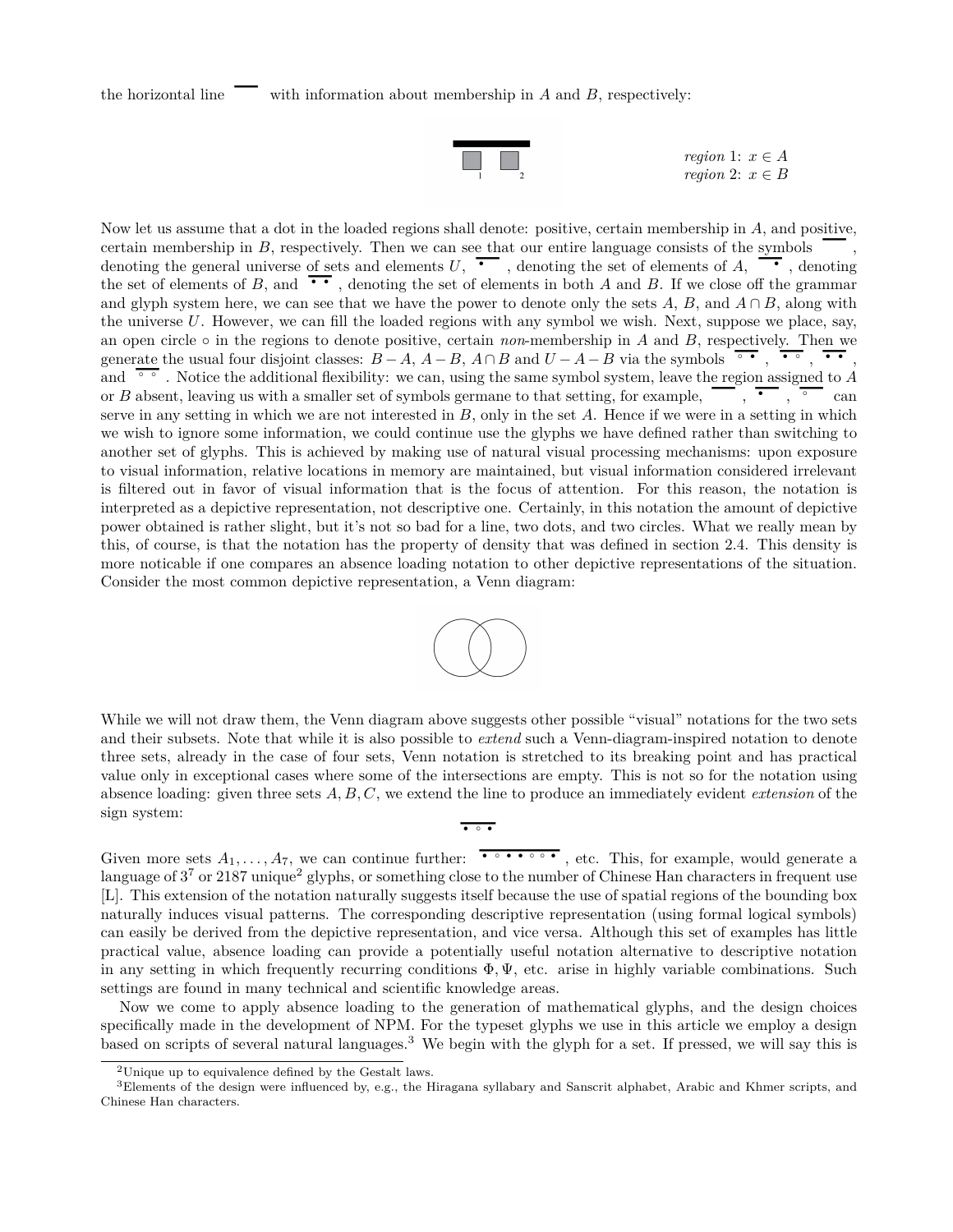

Figure 1: Absence-loaded regions of the Hausdorff space radical.

the set concept determined formally by the Zermelo-Frankel axioms, including the axiom of choice:

 $\leftarrow$ 

We observe a vertical center line, to serve as a visual anchor, partially enclosed by a pair of dots (represented as they might be drawn using a brush). We can now begin developing the glyph as structural features are added to a set. This will give rise to the first of the two major families of glyphs, the *structure* glyphs. Following terminology for Chinese and Japanese, we call the most basic glyphs *radicals*, and thus we say that the set glyph is one of the basic *radicals* of the NPM system. From the set glyph immediately follow two of the most important radicals, that of groups and semigroups (left), and that of categories (right).

M N

On the left is the NPM glyph of the category concept, and on the right is the glyph of the mathematical group concept. The depictive elements in these glyphs are briefly the following: a group is a set with a little bit of extra structure added (a binary operation satisfying various properties). This additional structure is represented by extending the dots of the set glyph to the ascending diagonal lines of the group glyph. Thus, via absence loading, when we write the glyph of a *set*, or *invoke* it, we simultaneously invoke all *groups*. (In other words, it is unspoken whether or not the sets we invoke are in fact groups.) On the other hand, the relationship between the category radical and the set radical is slightly irregular: a set is what is known as a *zero category*: in the language of category theory, this is a set of objects with no morphisms between them. There is an ascending sequence of 0-categories, 1-categories (which are the usual categories), 2-categories, 3-categories, etc. Since this sequence and the "higher category theory" it leads to is foundational to many areas of mathematics, we build into NPM the relationship between sets and categories. In other words, NPM views a set as a zero category—as well as a structure with a coherent definition and theoretical area of study of its own.

These characters can now be recombined to give the character for a *groupoid,* a category in which all morphisms are invertible:

## 氺

Coincidentally, this character is reminiscent of the Han character for water,  $\mathcal{X}$ . Guided by the Han character, we make the strokes slightly asymmetric, for this increases its aesthetic appeal and evokes the experience of writing the glyph by hand. There are numerous variants of these basic glyphs that will not be discussed in this overview.

Now we come to the second major family: the topological glyphs, which differ from the structure glyphs semantically, grammatically, as well as typographically. The topological family has two radicals instead of one,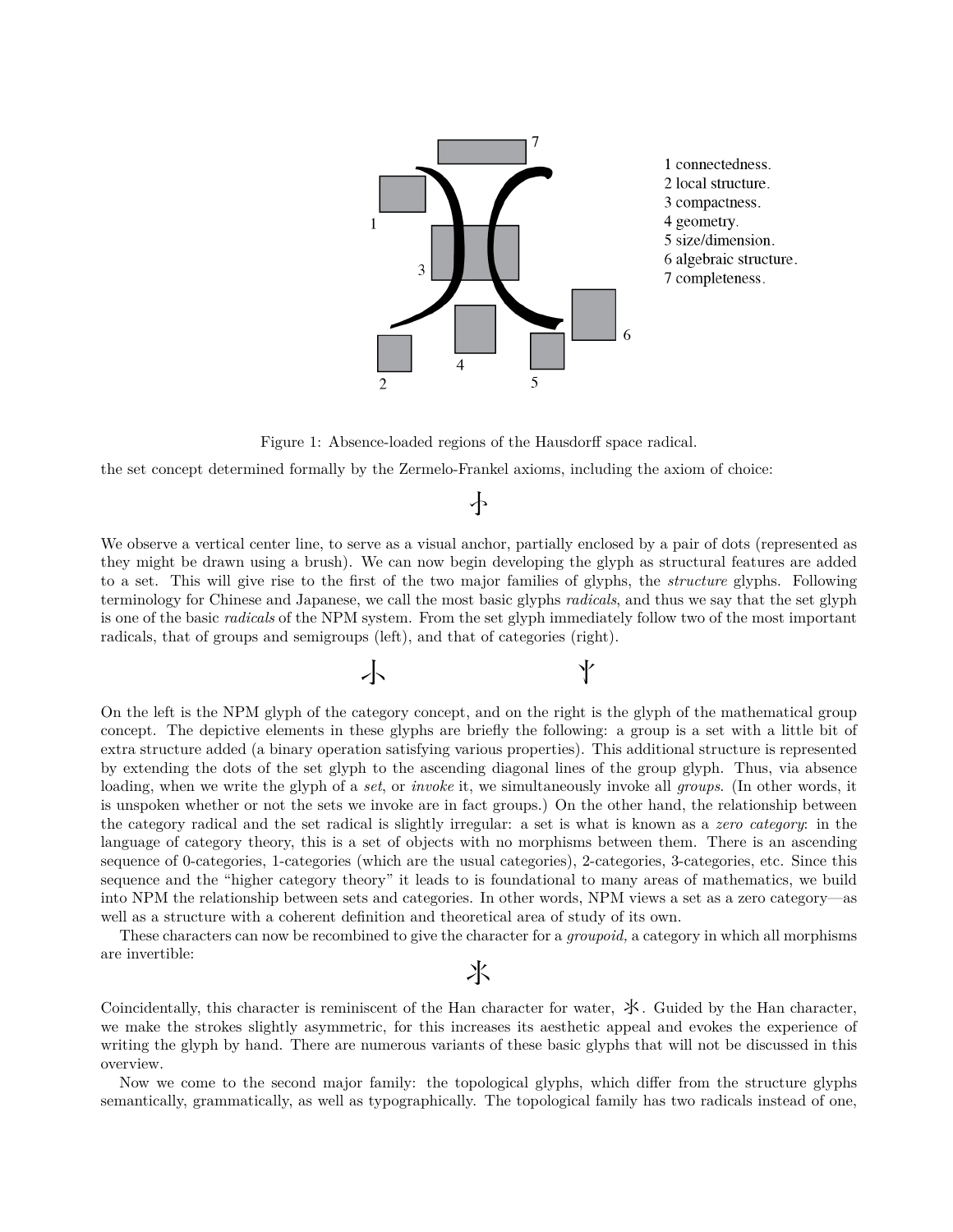the *Kolmogorov space* radical (left) and the *Hausdorff space* radical (right):



The treatment of the Hausdorff glyph as a radical reflects the importance of Hausdorff spaces, particularly in analytic areas of study (for example, harmonic analysis) where a topological space is needed that can support a notion of measure (in the sense of Lebesgue theory). Kolmogorov spaces, on the other hand, are often studied very differently. For example, they frequently arise in situations in which the so-called specialization ordering is an important part of the structure (the specialization ordering is trivial in the case of a Hausdorff space). These differences are reflected directly (depictively) in the associated NPM glyphs, in the sense that the Hausdorff property is not added to the Kolmogorov space radical, even though a priori this is how one might have expected to proceed.

For the sake of brevity, we will not develop the topological radical's many variants here. Figure 1 indicates absence-loaded regions of the radical, along with the class of properties reflected (or "loaded" or "held") in each region. Note that positions are disjoint and reflect design choices regarding proximity to the center of the glyph. In particular, compactness is placed directly in the center of the glyph: this reflects the general fact that compactness across virtually all of mathematics is among the most important and most impactful properties of a topological space. We note, in passing, that the glyph of a compact Hausdorff space is denoted in NPM by

Here the intuition of compactness is represented depictively by a closed circle. It may also be noteworthy that the algebraic structure region's location is deliberately chosen to allow maximum flexibility concerning size adjustment (or "expansion" of a region), as a great deal of the variation in topological spaces arising in practice is due to variations in algebraic structure.

 $\mathcal{R}$ 

We will now give a demonstration of how NPM grammar patterns can be combined to create complex glyphs out of simple ones. For this we will study the development of structures arising in analysis. Let us go back to the group glyph

N

We can add the assumption that it is abelian by transforming the enclosing strokes into a cross:

### $\bm{\mathcal{L}}$

This depictively evokes the symbol of addition, the Greek cross used by Widman (in 1489) and Descartes [Caj]. Next we can transform to a *vector space* by assuming the action of a field:

 $\pm$ 

Now we begin to see that, in but a single glance, we can perceive via NPM the close relationship between many diverse structures, each with a distinct theory and semantic space of their own: vectors spaces, groups, sets, and categories.<sup>4</sup> Now we combine the topological and structure glyphs to generate the notion of a *topological vector space*:

# $\int_{\leftarrow}$

<sup>&</sup>lt;sup>4</sup>The concept of a *module* (in the mathematical sense) is also very closely related to the rest of these concepts, and is therefore represented in NPM by an evocatively similar glyph:

The line depicting the scalar action of a ring or algebra is not so far extended (ascends not as far as the cap height).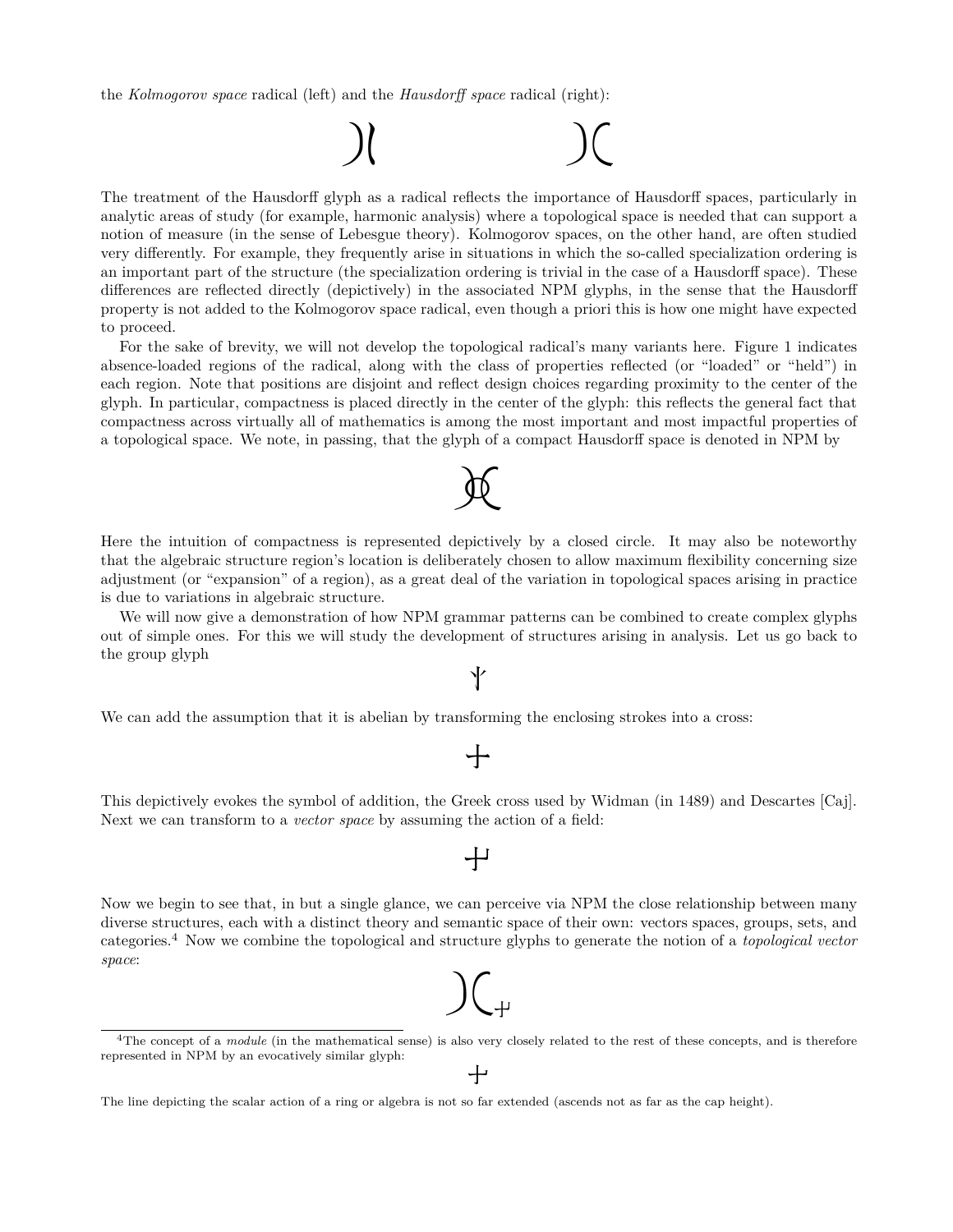When such structures are studied, several properties come to the fore, generating a family of glyphs that in NPM take the form:



The additional strokes in the glyphs reflect structural and topological properties: *completeness*, the presence of an inner product structure, the presence of a norm structure, and several properties related to the presence of an involution [Dix]. These glyphs (at left, at center, at right) depict structures that are known in analysis as *Banach spaces*, *Hilbert spaces*, and *C ∗ -algebras*, respectively, each of which is the basis of a substantial mathematical theory.

Next, we illustrate how NPM provides representations that can concisely express otherwise obscure relationships between mathematical concepts. For this example, we return to the category radical,

 $\overline{\phantom{a}}$ 

run<br>J

 $\frac{1}{2}$ 

and we develop it to the notion of a topos, whose glyph is

which is abbreviated,<sup>5</sup> for convenience, to

There is more to tell, however, in unpacking this glyph. The terminology "topos" is in fact used to denote two mathematical concepts, the first known as *elementary topos* and the chronologically earlier concept of *Grothendieck topos*. The Grothendieck topos can be defined as an elementary topos that is cocomplete and has a small generating set. However, this definition does not reflect the (so to speak) "correct" intuition in all situations where the notion of a Grothendieck topos is used. Therefore the position of NPM is that a Grothendieck topos is denoted using a glyph based on a different radical than that of the elementary topos:

This glyph, which irregularly displays the category glyph in the geometric region (see Figure 1), evokes the Kolmogorov space radical above—in other words, it evokes a spatial object, not a structural one. This reflects the language of generalized spaces developed in the original work by Grothendieck and his school [SGA4], based on geometric morphisms. The fact that the two approaches to topos theory in fact converge on the same notion and a common underlying theory was the product of years of development by mathematicians; for better or for worse, NPM can capture the entire thrilling story, more or less, simply by invoking their names.

For the last demonstration, we show how NPM may be used to express logical relations between structures, and in particular its grammatical role with respect to morphisms. We choose a relation in order theory, known

T

(see Table 1) that once again reflects underlying mathematical structure. Cf., for example,

which is the Heyting algebra glyph.

 $\lambda$ 

<sup>5</sup>This abbreviation is a regular, recurring NPM pattern. The vertical line which is suppressed is called the *limit file*, and is decorated with absence-loaded regions for expressing the limit properties of a category. Thus a category glyph with limit file

extended is written  $\blacktriangle$ , and extra strokes are added which, in the case above, for example, reflect the fact that the structure is assumed to be cartesian closed and to have all finite limits. This creates a depictive relationship between this and the order glyph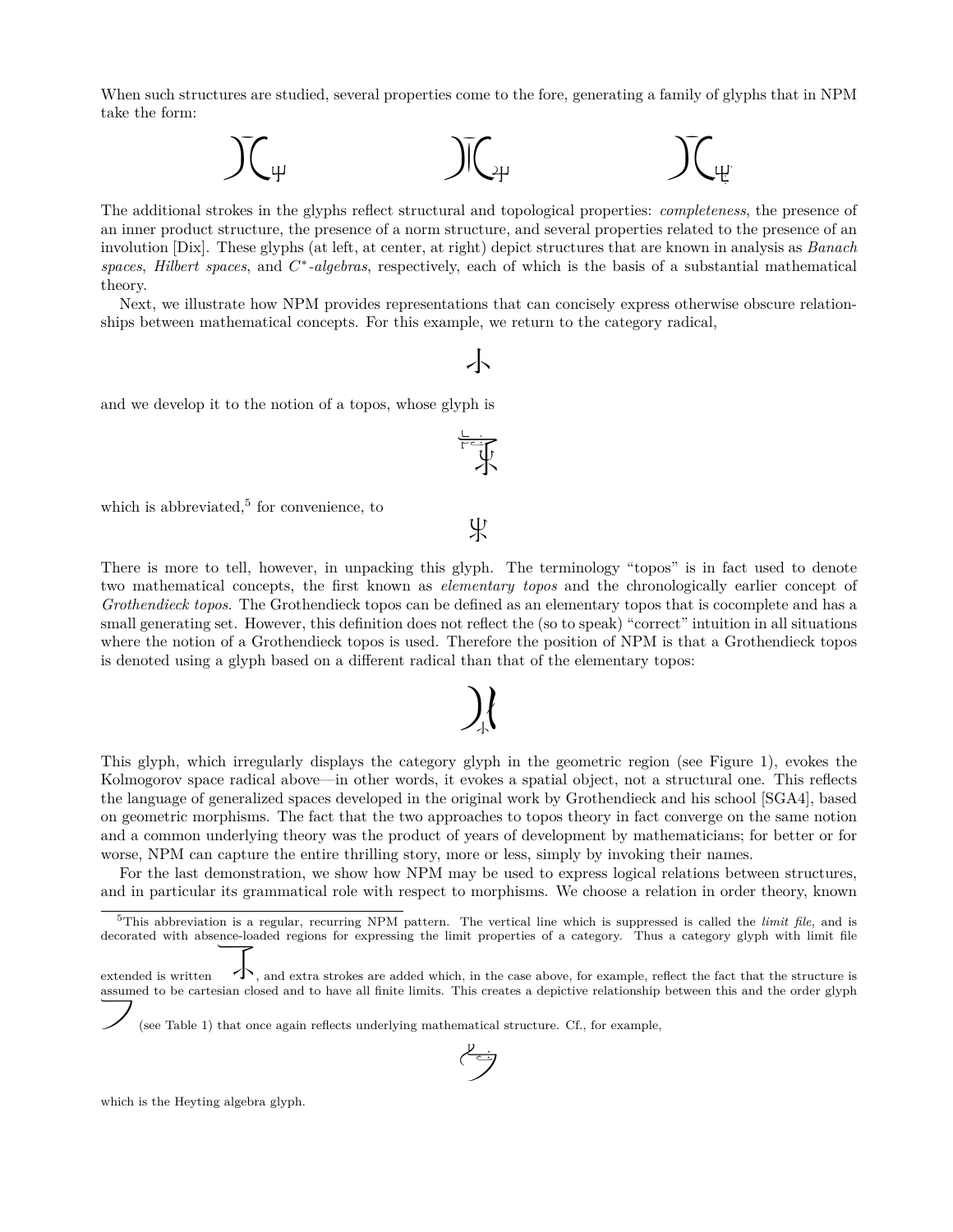

Here, a glyph set above an arrow denotes the objects of a category whose morphisms are described using the glyph centered below the arrow, and the symbol  $\approx$  denotes a duality (i.e., an equivalence between one and the opposite of the other category). Within order theory there are at least two important cases of this duality: *Birkhoff duality*



and *Stone duality*

Notice that the NPM representations suggest, via highly automated cognitive processing mechanisms, that there are many relationships and patterns to be recognized between the three formulas. The task of bringing to the fore the same parallels in the structure of these statements cannot be as easily achieved via descriptive methods.<sup>6</sup> Variations of this broad duality relationship, which is a form of spectral duality, can be found not only in order theory, but in many other mathematical disciplines as well. NPM captures each one of these and often succeeds in capturing something of the metaphorical relationship between these different dualities in an evocative and information dense, calligraphic, yet useful form.

Finally, the entire collection of NPM radicals is presented in Table 1.

#### **4 Conclusion and Outlook**

The problem of developing an implementation of a visual type theory for mathematics such as NPM demands ventures in both the sciences and the arts, across the boundaries between mathematics, computer science, and graphic design, and poses many challenges. For its grounding as a tool for cognition, it appeals to fields such as educational and cognitive psychology for a model on which to base its mechanical function, and for empirical results that may clarify its role. The empirical results reviewed in section 2.1 are encouraging in this respect, but as these studies arise from experiments involving text adjuncts like (among others) graphs, charts, and representational images, we could regard this evidence as not directly hitting the bull's eye. For instance, the evidence on transformational and decorational text adjuncts in [LAC, DSL] suggests that an information dense, grammatically regular, depictive device like a visual type theory may in some settings boost learning and memory performance. However, absence loading (section 3.3), construed as a memnonic device and tool for schema-construction (cf. sections 2.5, 3.1, where it was noted that a visual type theory could be used as a public or as a private language for this purpose), still has not itself been scientifically tested or evaluated. It is

<sup>6</sup>We cannot fully explain the glyphs appearing in the dualities here; however,  $\frac{1}{\sqrt{1}}$  is the glyph of finiteness (the three strokes of the

glyph correspond to ascending and descending chain condition, and cochain-finiteness, respectively), and  $\checkmark$  denotes distributivity. The rest can be inferred from formal statements.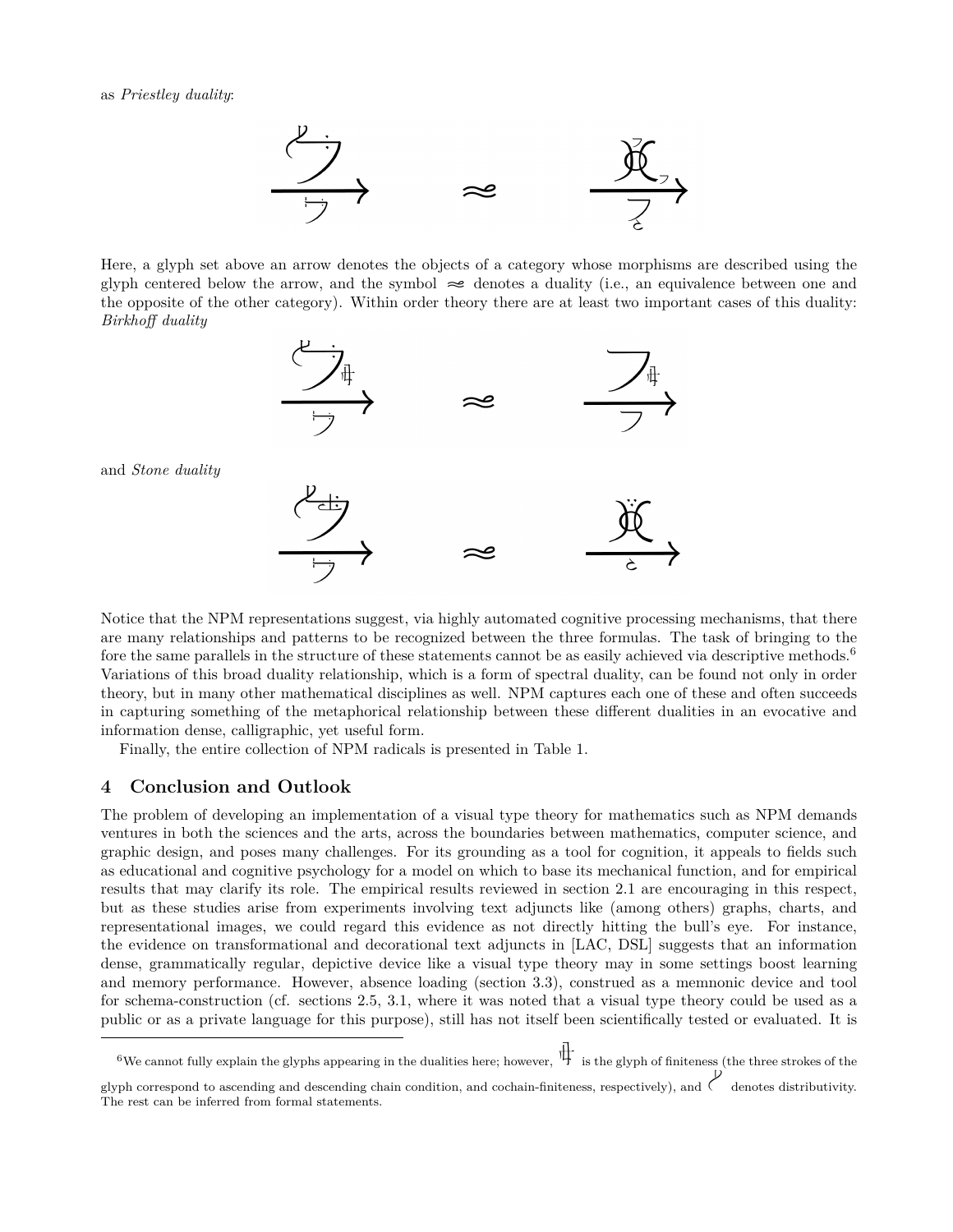

Table 1: NPM: The Basic Radicals, July 2016.

also unclear how the prior knowledge demanded for the use of a visual type theory would affect its performance as a memnonic and organizing tool in practice. However, the author would regard it as too much to argue that the existing evidence falls off the target altogether, and would suggest that results so far are promising from the point of view of visual type theory, and that further research is warranted.

As regards potential NPM enthusiasts who are mathematically trained, there appears to be, fortunately, only two major axes along which NPM must be brought to smoother interoperability if NPM is to become usable: TeX platforms, since TeX is the near-universal language of mathematical and technical writing, and the space within and around the large family of proof assistants currently available (Coq, Agda, Isabelle, CompCert, Lean, and others), perhaps via adaptation of existing middleware such as the Proof General [Asp]. A first-generation NPM system could provide such inter-operability, however minimal. The creation and maintenance of a full library of NPM glyphs even on this minimal basis would require not only facility in typographical design, but also broad knowledge of mathematics, in order to maximize the quality and realism of the language. The author's hope is that the project is continued without losing the sense of purpose it has carried since its earliest beginnings: for the NPM developer, the task faced is not only to be of service to its users, but also to be a participant in the relationship, as old as civilization itself, between people and mathematics.

A working NPM platform would involve a usable glyph set easily numbering in the tens of millions. If such a platform is one day available, the problem of how to improve user interface can then be approached in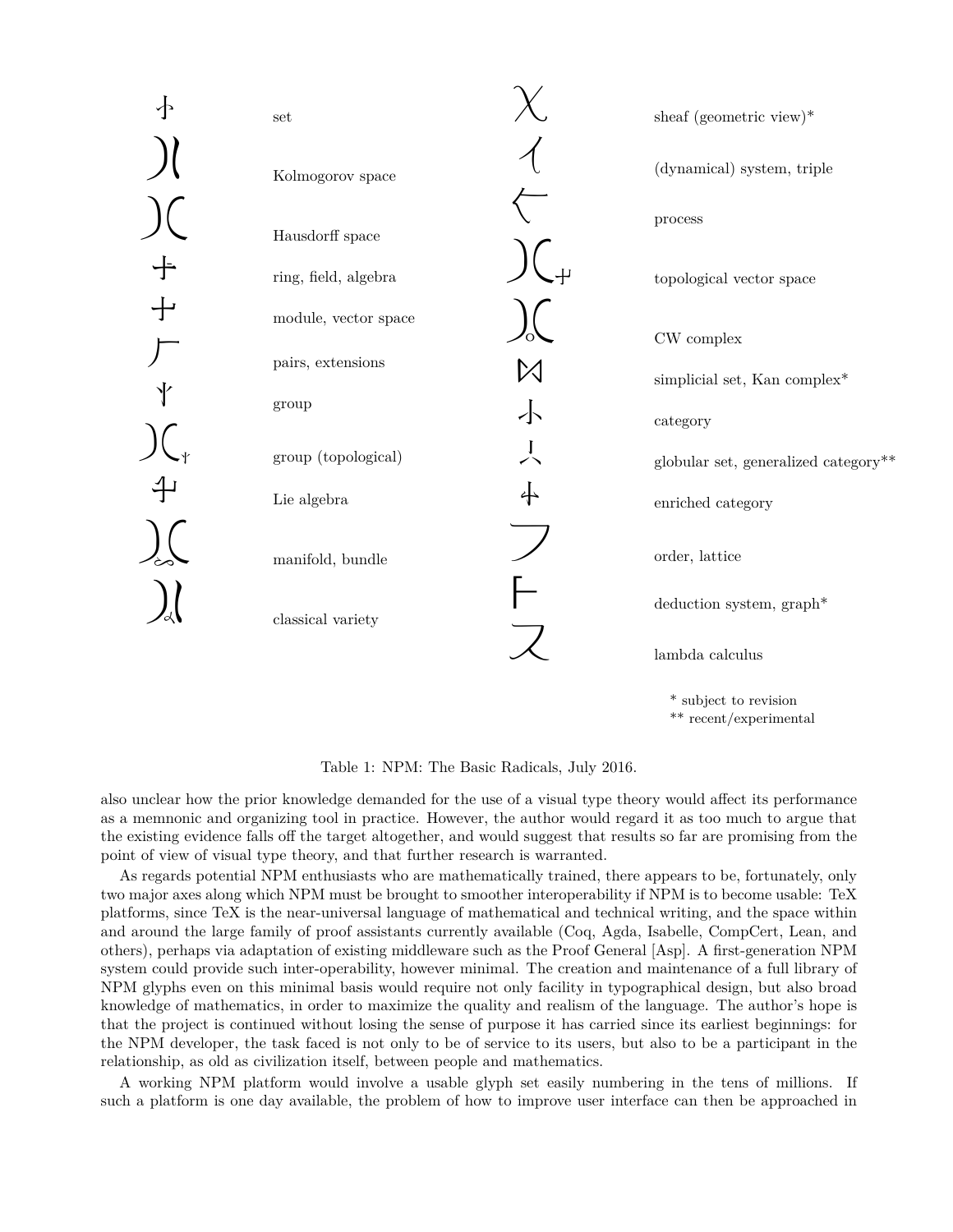conformity with a plan for growth. This suggests connections to the fields of mathematical user interface design and human-computer interaction, as well as programming language theory, which supplies an understanding of the anatomy and life cycles of formal languages existing in diverse and rapidly changing environments. Further study in these areas can perhaps provide models and guidelines which can be adapted to the visual type theory paradigm. All research related to NPM's development would also have to follow developments in a number of areas including proof assistants and proof engineering, mathematical typesetting, mathematical software, and mathematical knowledge management.

#### **5 Acknowledgements**

It is a privilege to do interdisciplinary research, and I deeply thank everyone who helped me put this stillincomplete puzzle together. I would especially like to thank the CICM 2016 and MathUI referees for their criticism and suggestions, which led to many significant improvements of this work.

#### **References**

- [SGA4] M. Artin, A. Grothendieck, and J. L. Verdier. *Theorie des topos et cohomologie étale des schémas.* Séminaire de Géométrie Algébrique du Bois-Marie, année 1963-64. second edition published as Lecture Notes in Mathematics, Vols. 269, 270, and 305, Springer-Verlag, 1972.
- [Asp] D. Aspinall. "Proof General: A generic tool for proof development." *Tools and Algorithms for the Construction and Analysis of Systems.* LNCS Vol 1785, pp. 38-43, 2000.
- [BSC] J. Bobis, J. Sweller, and M. Cooper. "Cognitive Load Effects in a Primary-School Geometry Task." *Learning and Instruction,* Vol. 3 pp. 1–21, 1993.
- [Bri] R. Bringhurst. *The Elements of Typographic Style,* 4th ed. Hartley and Marks Publishers, 2013.
- [CL] R.N. Carney and J.R. Levin. "Pictorial Illustrations *Still* Improve Students' Learning From Text." *Educational Psychology Review,* Vol. 14, No. 1, 2002.
- [Caj] F. Cajoli. *A History of Mathematical Notations.* Open Court, Chicago, 1932 (Dover reprint, 1993).
- [Cor] L. Corry. *Modern Algebra and the Rise of Mathematical Structures,* 2nd ed. Birkhauser Verlag, 2004.
- [DSL] R.W. Danielson, N.H. Schwartz, and M. Lippmann. "Metaphorical graphics aid learning and memory." *Learning and Instruction,* Vol. 39 pp. 194–205, 2015.
- [Deh] S. Dehaene. *The Number Sense.* Oxford University Press, 1997.
- [Dix] J. Dixmier. *Les C ∗ -algèbres et leurs représentations.* Gauthiers-Villars, 1969.
- [JP2014] M. England, J. H. Davenport, A. Kohlhase, Michael Kohlhase, P. Libbrecht, W. Neuper, P. Quaresma, A.P. Sexton, P. Sojka, J. Urban, and S.M. Watt. *Joint Proceedings of the MathUI, OpenMath and ThEdu Workshops and Work in Progress track at CICM, 7-11 June 2014, Coimbra, Portugal.* url: http://ceurws.org/Vol-1186 CEUR Workshop Proceedings Vol. 1186, 2014.
- [Far] W.M. Farmer. "MKM: A New Interdisciplinary Field of Research." ACM SIGSAM Bulletin, Vol. 38, No. 2, pp. 47-52, 2004.
- [GO] B.R. Gelbaum and J.M.H. Olmsted. *Counterexamples in Analysis.* Holden-Day, San Francisco, 1964 (Dover reprint, 2003).
- [GMZ] A.C. Graesser, K.K. Millis, and R.A. Zwaan. "Discourse comprehension." *Annual Review of Psychology,* Vol. 48 pp. 163–189, 1997.
- [LAC] J.R. Levin, G.J. Anglin, and R.N. Carney. "On empirically validating functions of pictures in prose." In Willows, D.M., and Houghton, H.A. (eds.), *The Psychology of Illustration: I. Basic Research*. Springer, New York, pp. 51–85, 1987.